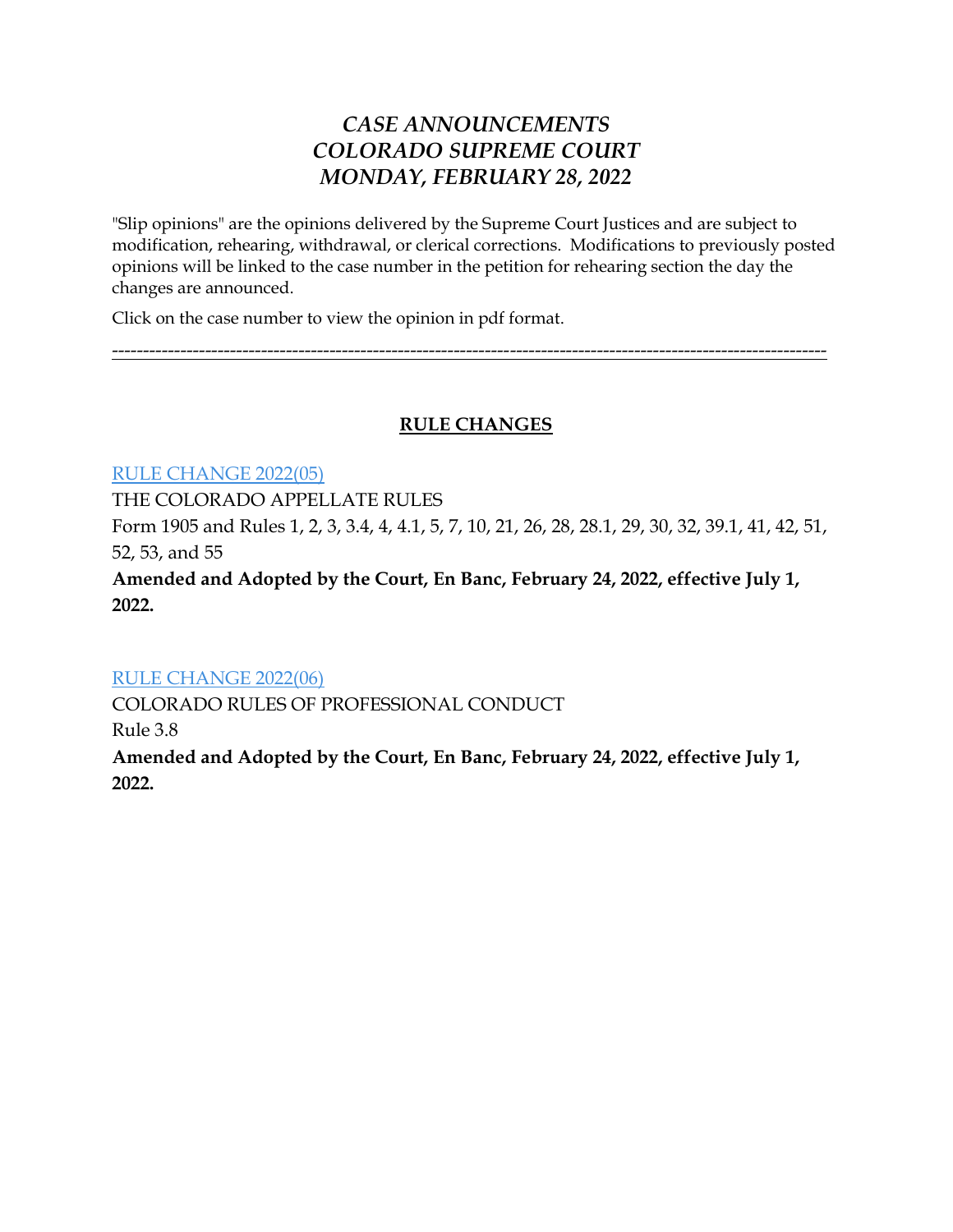#### *COLORADO SUPREME COURT CASE ANNOUNCEMENTS*

#### **DENIED PETITIONS FOR WRIT OF CERTIORARI**

-------------------------------------------------------------------------------------------------------------------

#### **No. 21SC434, Court of Appeals Case No. 18CA2091**

#### **Petitioner:**

Michael Lee Adkisson, v. **Respondent:** The People of the State of Colorado.

Petition for Writ of Certiorari DENIED. EN BANC.

## ---------------------------------------------------------------------------------------------------------------------

# **No. 21SC493, Court of Appeals Case No. 18CA1953 Petitioner:**

Gerald Ray Marquardt, v. **Respondent:**

The People of the State of Colorado.

Petition for Writ of Certiorari DENIED. EN BANC.

#### ---------------------------------------------------------------------------------------------------------------------

#### **No. 21SC495, Court of Appeals Case No. 17CA1159 Petitioner:** Jose Gonzalez-Sierra, v.

#### **Respondent:**

The People of the State of Colorado.

Petition for Writ of Certiorari DENIED. EN BANC.

JUSTICE SAMOUR would grant as to the following issue:

Whether the district court erred when it denied [petitioner's] motion to suppress evidence where any consent to search was rendered involuntary due to existing language barriers and an inadequate advisement by officers to permit a knowing and voluntary waiver of his rights.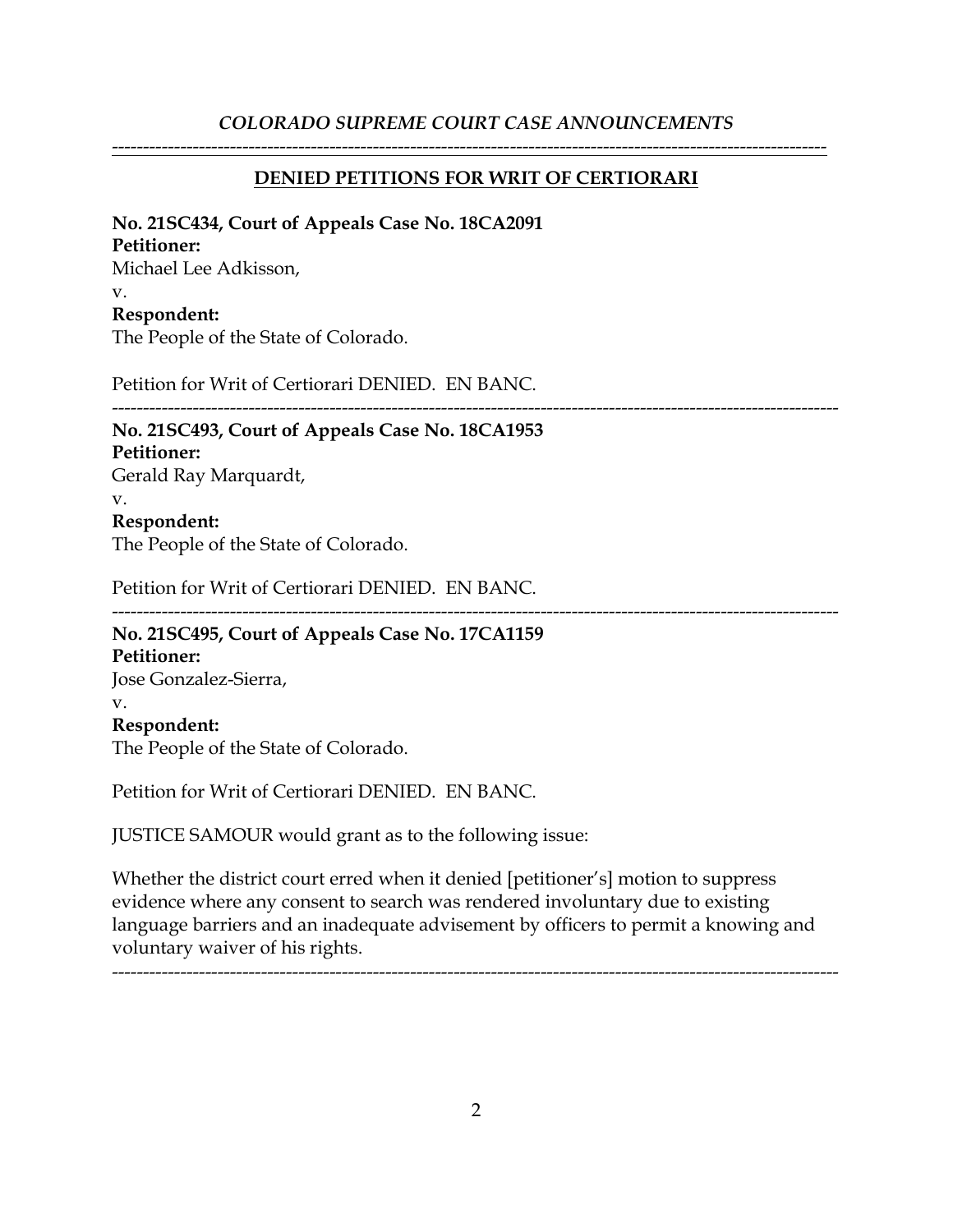-------------------------------------------------------------------------------------------------------------------

#### **No. 21SC599, Court of Appeals Case No. 19CA502**

**Petitioner:** Kristopher Chavez, v. **Respondent:**

The People of the State of Colorado.

Petition for Writ of Certiorari DENIED. EN BANC.

---------------------------------------------------------------------------------------------------------------------

---------------------------------------------------------------------------------------------------------------------

**No. 21SC620, Court of Appeals Case No. 16CA49 Petitioner:** Crisoforo Valera-Castillo, v.

**Respondent:**

The People of the State of Colorado.

Petition for Writ of Certiorari DENIED. EN BANC.

**No. 21SC664, Weld County District Court Case No. 20CV30846 Petitioner:** Levank Kutlak, v. **Respondent:** Town of Lochbuie, Colorado.

Petition for Writ of Certiorari DENIED. EN BANC.

**No. 21SC711, Court of Appeals Case No. 20CA949 Petitioner:** Ennio Z. Daniel, v. **Respondent:** The People of the State of Colorado.

Petition for Writ of Certiorari DENIED. EN BANC.

---------------------------------------------------------------------------------------------------------------------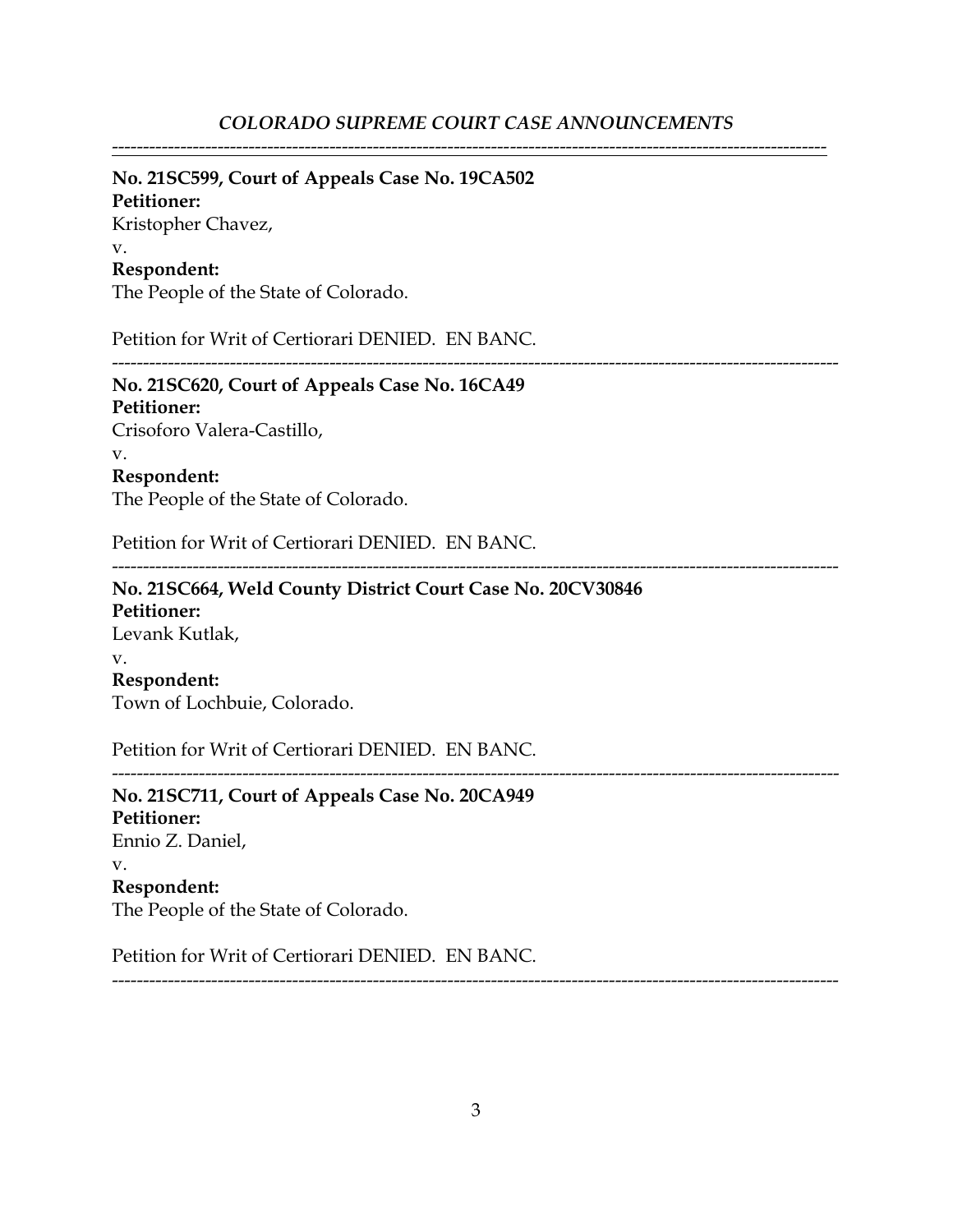-------------------------------------------------------------------------------------------------------------------

#### **No. 21SC712, Court of Appeals Case No. 18CA1298**

**Petitioner:** David Contreras, Jr., v. **Respondent:**

The People of the State of Colorado.

Petition for Writ of Certiorari DENIED. EN BANC.

---------------------------------------------------------------------------------------------------------------------

# **No. 21SC733, Court of Appeals Case No. 17CA976**

**Petitioner:** Monique Alexis Reno, v. **Respondent:**

The People of the State of Colorado.

Petition for Writ of Certiorari DENIED. EN BANC.

---------------------------------------------------------------------------------------------------------------------

## **No. 21SC777, Court of Appeals Case No. 21CA340 Petitioner:** J.W., v. **Respondent:** The People of the State of Colorado, **In the Interest of Minor Child:** F.W.

Petition for Writ of Certiorari DENIED. EN BANC.

--------------------------------------------------------------------------------------------------------------------- **No. 21SC842, Court of Appeals Case No. 19CA1390 Petitioner:** Keith L. Lamebull, v. **Respondent:** The People of the State of Colorado.

Petition for Writ of Certiorari DENIED. EN BANC.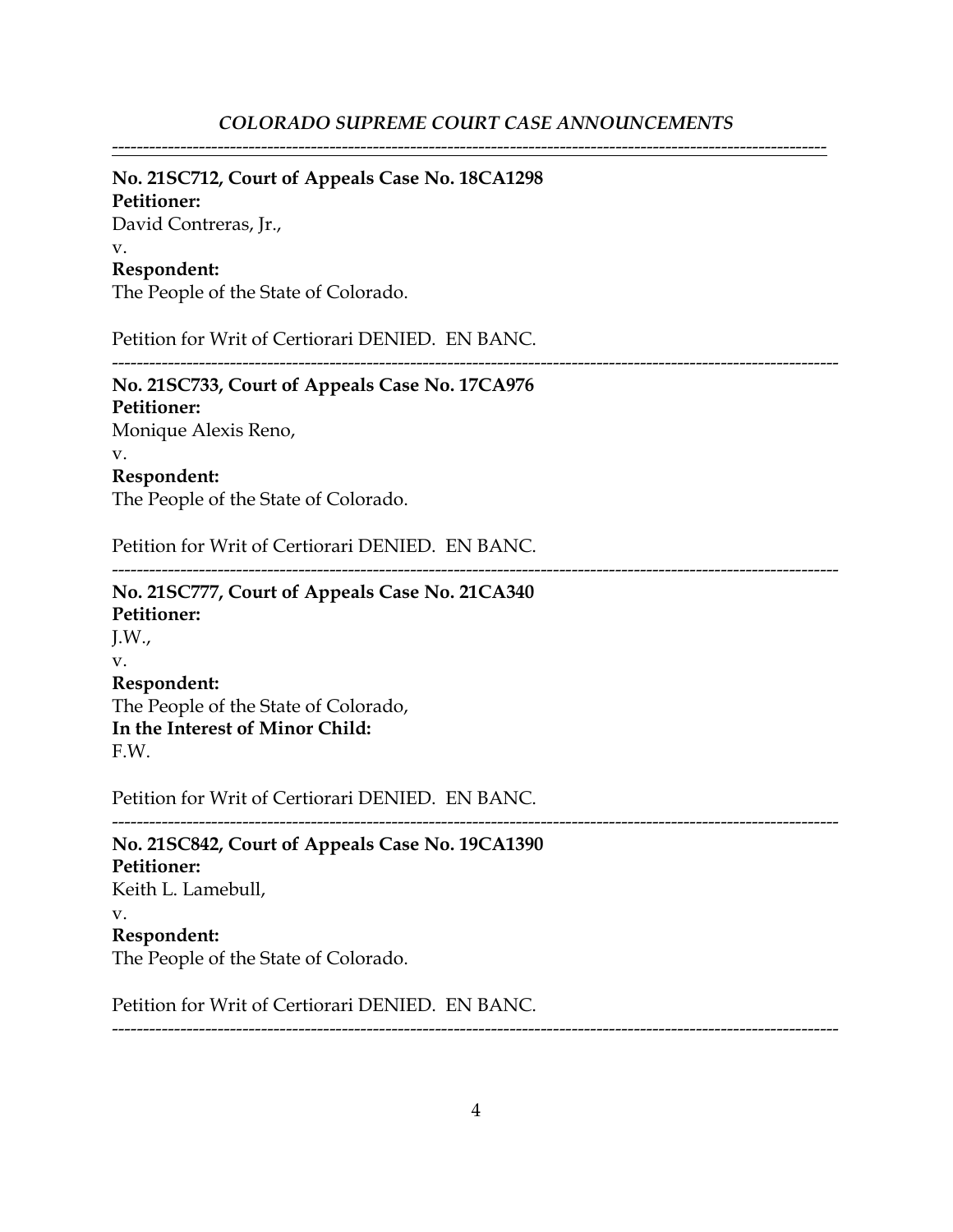-------------------------------------------------------------------------------------------------------------------

#### **No. 21SC845, Court of Appeals Case No. 18CA774**

**Petitioner:** Matthew A. Trujillo, v. **Respondent:**

The People of the State of Colorado.

Petition for Writ of Certiorari DENIED. EN BANC.

---------------------------------------------------------------------------------------------------------------------

**No. 21SC846, Court of Appeals Case No. 20CA565 Petitioner:** Alvin Noel Flores, v. **Respondent:** The People of the State of Colorado.

Petition for Writ of Certiorari DENIED. EN BANC.

---------------------------------------------------------------------------------------------------------------------

**No. 21SC847, Jefferson County District Court Case No. 20CV31311 Petitioner:** Christopher Gallerie, v. **Respondent:** The People of the State of Colorado.

Petition for Writ of Certiorari DENIED. EN BANC.

**No. 21SC850, Court of Appeals Case No. 20CA1962** In re the Marriage of **Petitioner:** Martine Bernard, and **Respondent:** Christopher Hodyl.

Petition for Writ of Certiorari DENIED. EN BANC.

---------------------------------------------------------------------------------------------------------------------